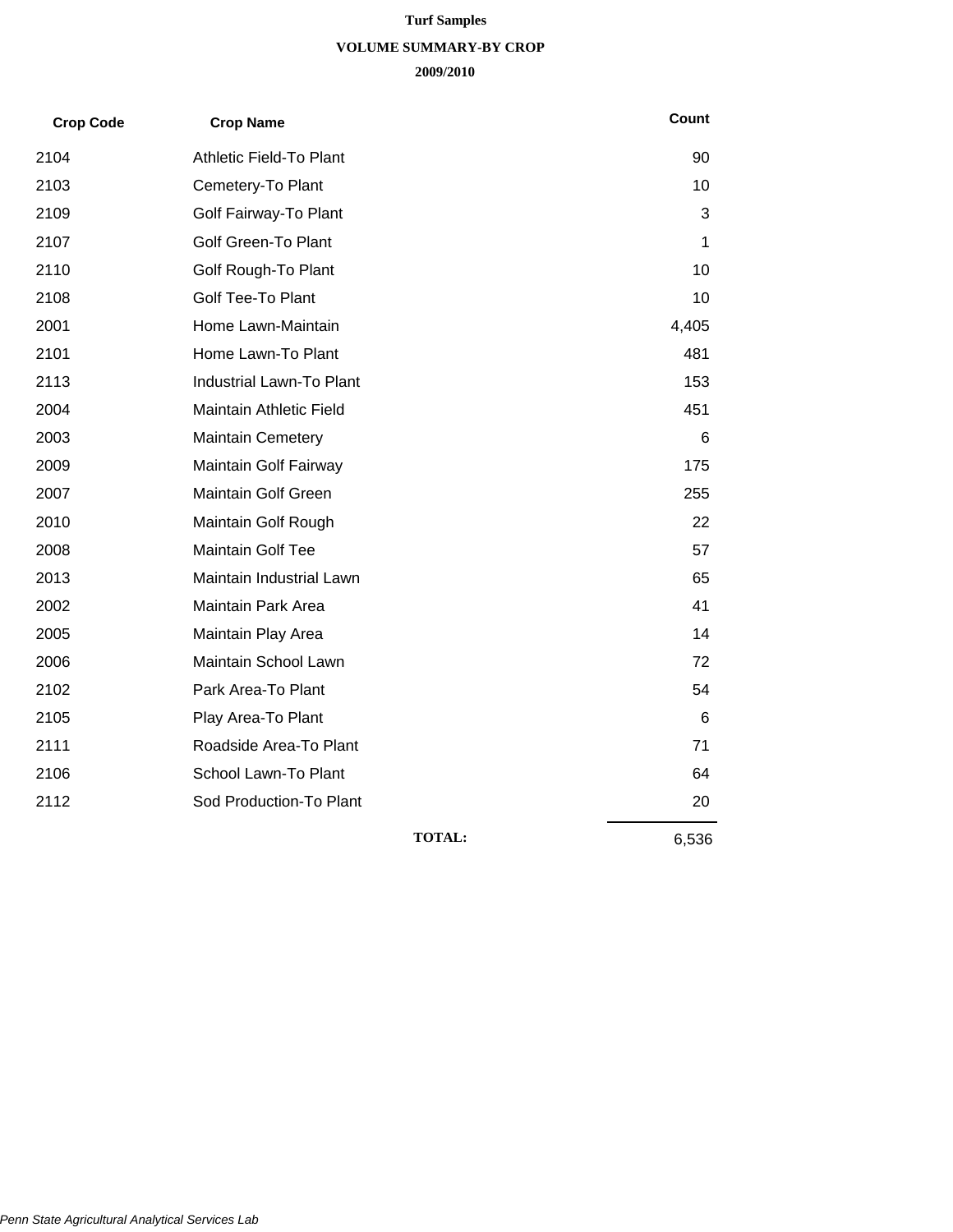| County           | <b>Total Samples</b> | Crop                            | # of Samples   |
|------------------|----------------------|---------------------------------|----------------|
| <b>ADAMS</b>     | 50                   |                                 |                |
|                  |                      | Home Lawn-Maintain              | 42             |
|                  |                      | Home Lawn-To Plant              | 6              |
|                  |                      | Maintain Golf Rough             | 1              |
|                  |                      | Roadside Area-To Plant          | $\mathbf{1}$   |
| <b>ALLEGHENY</b> | 379                  |                                 |                |
|                  |                      | <b>Golf Green-To Plant</b>      | $\mathbf 1$    |
|                  |                      | Home Lawn-Maintain              | 273            |
|                  |                      | Home Lawn-To Plant              | 32             |
|                  |                      | Industrial Lawn-To Plant        | 6              |
|                  |                      | <b>Maintain Athletic Field</b>  | 27             |
|                  |                      | Maintain Golf Fairway           | $\overline{7}$ |
|                  |                      | Maintain Golf Green             | 8              |
|                  |                      | Maintain Industrial Lawn        | 5              |
|                  |                      | <b>Maintain Park Area</b>       | 4              |
|                  |                      | Maintain Play Area              | $\mathbf 1$    |
|                  |                      | Park Area-To Plant              | 9              |
|                  |                      | Play Area-To Plant              | 3              |
|                  |                      | Roadside Area-To Plant          | $\overline{2}$ |
|                  |                      | School Lawn-To Plant            | 1              |
| <b>ARMSTRONG</b> | 91                   |                                 |                |
|                  |                      | Home Lawn-Maintain              | 15             |
|                  |                      | Home Lawn-To Plant              | $\overline{2}$ |
|                  |                      | Maintain Golf Fairway           | 58             |
|                  |                      | <b>Maintain Golf Green</b>      | 10             |
|                  |                      | Maintain Golf Tee               | 6              |
| <b>BEAVER</b>    | 29                   |                                 |                |
|                  |                      | Home Lawn-Maintain              | 18             |
|                  |                      | Home Lawn-To Plant              | 8              |
|                  |                      | <b>Maintain Industrial Lawn</b> | $\overline{c}$ |
|                  |                      | Maintain School Lawn            | $\mathbf 1$    |
| <b>BEDFORD</b>   | 17                   |                                 |                |
|                  |                      | Athletic Field-To Plant         | $\overline{2}$ |
|                  |                      | Home Lawn-Maintain              | 10             |
|                  |                      | Home Lawn-To Plant              | $\overline{2}$ |
|                  |                      | <b>Maintain Athletic Field</b>  | 1              |
|                  |                      | Roadside Area-To Plant          | $\overline{2}$ |
| <b>BERKS</b>     | 229                  |                                 |                |
|                  |                      | Athletic Field-To Plant         | 3              |
|                  |                      |                                 |                |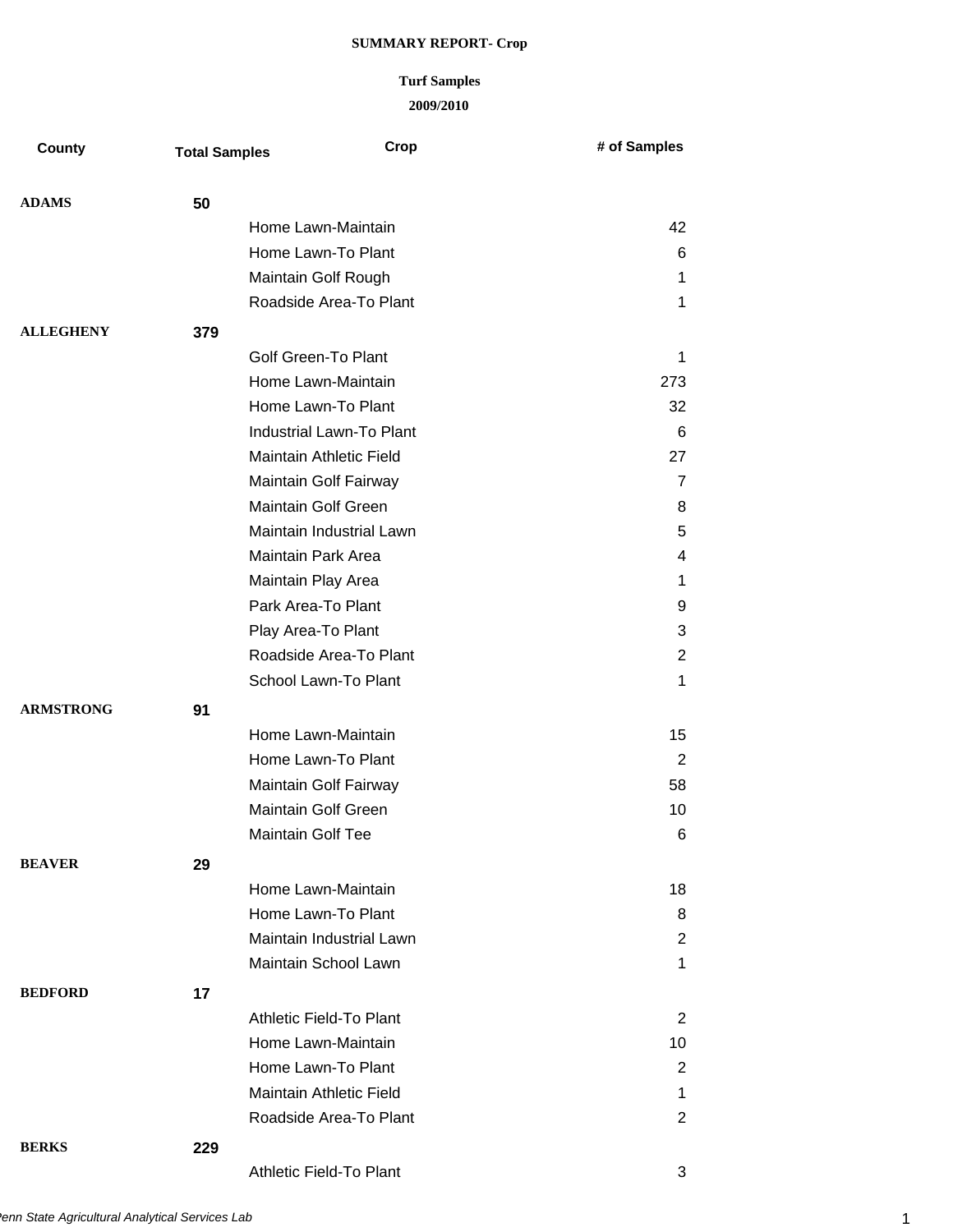| County          | <b>Total Samples</b> | Crop                           | # of Samples   |
|-----------------|----------------------|--------------------------------|----------------|
|                 |                      | Home Lawn-Maintain             | 150            |
|                 |                      | Home Lawn-To Plant             | 12             |
|                 |                      | Industrial Lawn-To Plant       | 1              |
|                 |                      | Maintain Athletic Field        | 50             |
|                 |                      | Maintain Industrial Lawn       | 3              |
|                 |                      | Maintain School Lawn           | 5              |
|                 |                      | Park Area-To Plant             | 4              |
|                 |                      | School Lawn-To Plant           | 1              |
| <b>BLAIR</b>    | 77                   |                                |                |
|                 |                      | Home Lawn-Maintain             | 61             |
|                 |                      | Home Lawn-To Plant             | 5              |
|                 |                      | <b>Maintain Athletic Field</b> | 5              |
|                 |                      | <b>Maintain Golf Green</b>     | 1              |
|                 |                      | Maintain Industrial Lawn       | $\overline{2}$ |
|                 |                      | Park Area-To Plant             | 1              |
|                 |                      | School Lawn-To Plant           | $\overline{2}$ |
| <b>BRADFORD</b> | 72                   |                                |                |
|                 |                      | Home Lawn-Maintain             | 7              |
|                 |                      | Home Lawn-To Plant             | 1              |
|                 |                      | Maintain Athletic Field        | 31             |
|                 |                      | Maintain Industrial Lawn       | 1              |
|                 |                      | Maintain Play Area             | $\overline{2}$ |
|                 |                      | Maintain School Lawn           | 28             |
|                 |                      | School Lawn-To Plant           | $\overline{2}$ |
|                 |                      |                                |                |
| <b>BUCKS</b>    | 287                  |                                |                |
|                 |                      | Athletic Field-To Plant        | 5              |
|                 |                      | Home Lawn-Maintain             | 130            |
|                 |                      | Home Lawn-To Plant             | 21             |
|                 |                      | Industrial Lawn-To Plant       | 17             |
|                 |                      | Maintain Athletic Field        | 29             |
|                 |                      | Maintain Golf Fairway          | 18             |
|                 |                      | <b>Maintain Golf Green</b>     | 29             |
|                 |                      | Maintain Golf Rough            | 1              |
|                 |                      | <b>Maintain Golf Tee</b>       | 24             |
|                 |                      | Maintain Industrial Lawn       | $\overline{2}$ |
|                 |                      | <b>Maintain Park Area</b>      | $\overline{2}$ |
|                 |                      | Maintain Play Area             | $\overline{2}$ |
|                 |                      | Park Area-To Plant             | 1              |
|                 |                      | Play Area-To Plant             | 1              |
|                 |                      | Roadside Area-To Plant         | 3              |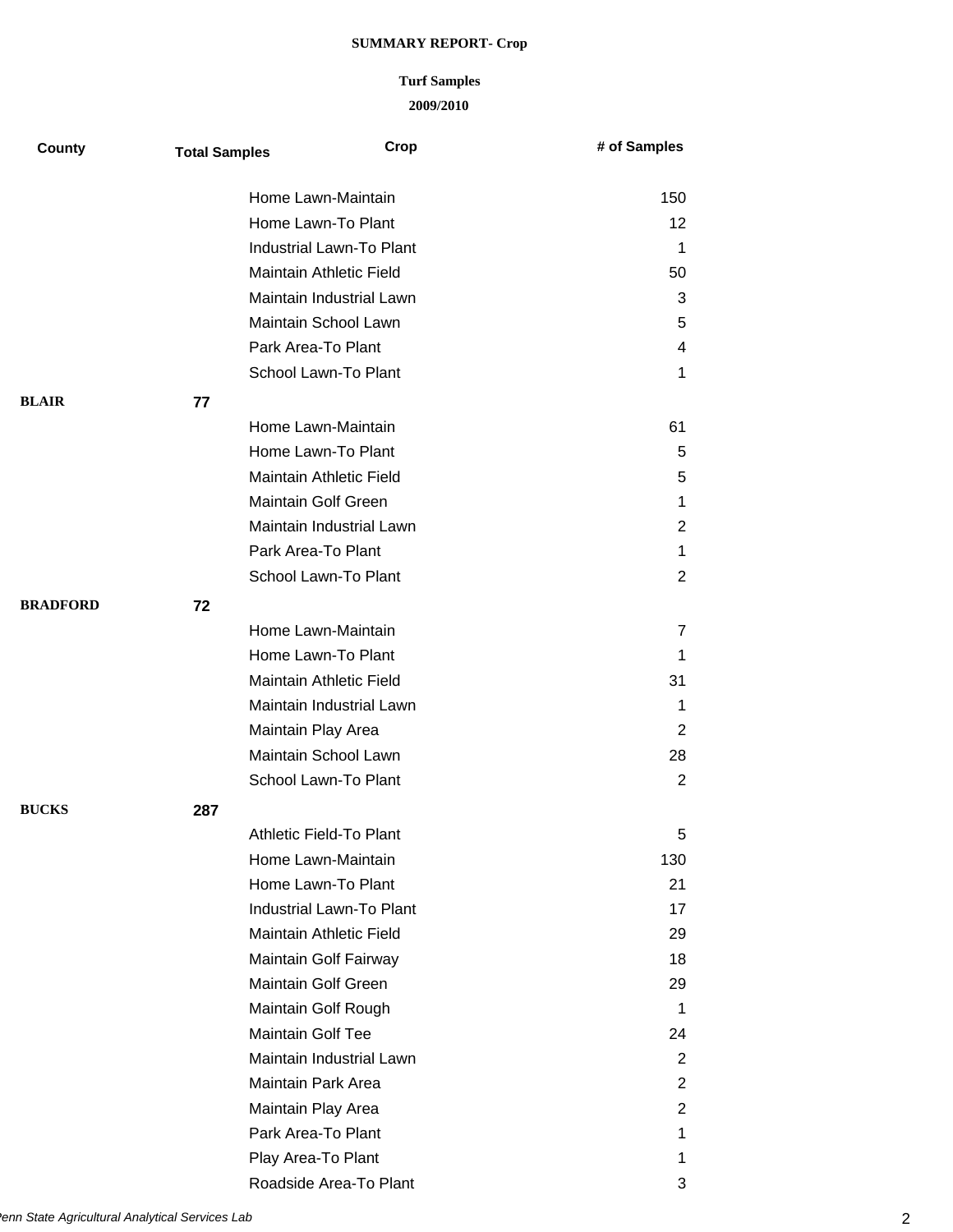| County         | <b>Total Samples</b> | Crop                            | # of Samples   |
|----------------|----------------------|---------------------------------|----------------|
|                |                      | School Lawn-To Plant            | $\overline{2}$ |
| <b>BUTLER</b>  | 87                   |                                 |                |
|                |                      | Athletic Field-To Plant         | 1              |
|                |                      | Home Lawn-Maintain              | 68             |
|                |                      | Home Lawn-To Plant              | 9              |
|                |                      | Industrial Lawn-To Plant        | $\overline{c}$ |
|                |                      | Maintain Athletic Field         | $\overline{2}$ |
|                |                      | Maintain Park Area              | $\overline{c}$ |
|                |                      | Park Area-To Plant              | 1              |
|                |                      | Roadside Area-To Plant          | 1              |
|                |                      | School Lawn-To Plant            | 1              |
| <b>CAMBRIA</b> | 25                   |                                 |                |
|                |                      | <b>Athletic Field-To Plant</b>  | 4              |
|                |                      | Home Lawn-Maintain              | 15             |
|                |                      | Home Lawn-To Plant              | 1              |
|                |                      | Maintain Athletic Field         | 1              |
|                |                      | <b>Maintain Park Area</b>       | 1              |
|                |                      | Roadside Area-To Plant          | 3              |
| <b>CAMERON</b> | $\mathbf{2}$         |                                 |                |
|                |                      | Home Lawn-Maintain              | $\overline{2}$ |
| <b>CARBON</b>  | 14                   |                                 |                |
|                |                      | Home Lawn-Maintain              | 12             |
|                |                      | Home Lawn-To Plant              | 1              |
|                |                      | Maintain Athletic Field         | 1              |
| <b>CENTRE</b>  | 370                  |                                 |                |
|                |                      | Athletic Field-To Plant         | 6              |
|                |                      | Home Lawn-Maintain              | 168            |
|                |                      | Home Lawn-To Plant              | 41             |
|                |                      | <b>Industrial Lawn-To Plant</b> | 4              |
|                |                      | <b>Maintain Athletic Field</b>  | 29             |
|                |                      | Maintain Golf Fairway           | 39             |
|                |                      | Maintain Golf Green             | 51             |
|                |                      | Maintain Golf Rough             | 1              |
|                |                      | <b>Maintain Golf Tee</b>        | 1              |
|                |                      | Maintain Play Area              | 1              |
|                |                      | Maintain School Lawn            | 13             |
|                |                      | Park Area-To Plant              | 3              |
|                |                      | Roadside Area-To Plant          | 12             |
|                |                      | School Lawn-To Plant            | 1              |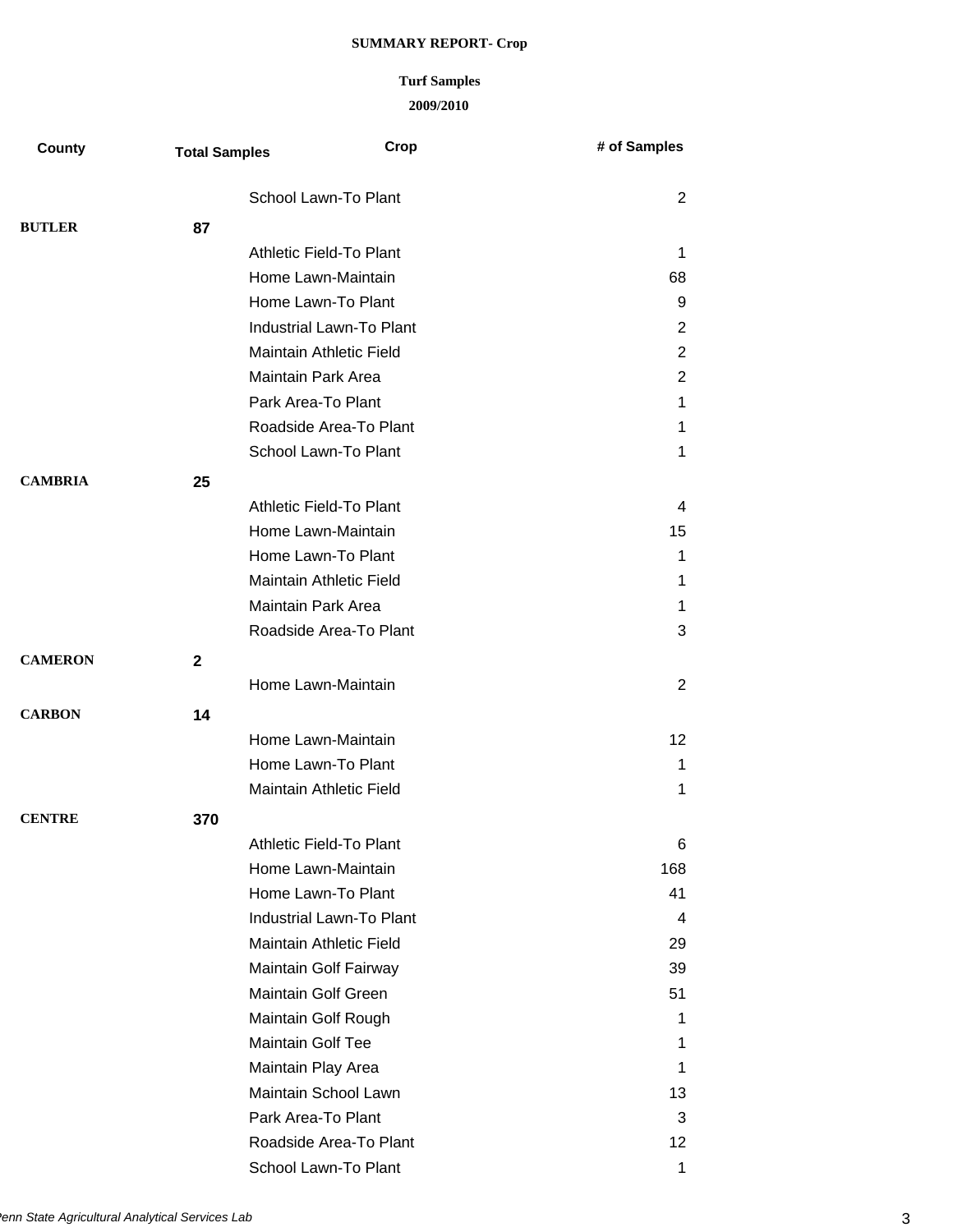| County            | <b>Total Samples</b> | Crop                           | # of Samples   |
|-------------------|----------------------|--------------------------------|----------------|
| <b>CHESTER</b>    | 238                  |                                |                |
|                   |                      | Athletic Field-To Plant        | 9              |
|                   |                      | Home Lawn-Maintain             | 158            |
|                   |                      | Home Lawn-To Plant             | 23             |
|                   |                      | Industrial Lawn-To Plant       | $\overline{7}$ |
|                   |                      | <b>Maintain Athletic Field</b> | 14             |
|                   |                      | Maintain Golf Fairway          | 15             |
|                   |                      | Maintain Industrial Lawn       | 5              |
|                   |                      | Maintain Play Area             | $\mathbf 1$    |
|                   |                      | Maintain School Lawn           | $\overline{2}$ |
|                   |                      | Roadside Area-To Plant         | $\overline{4}$ |
| <b>CLARION</b>    | 16                   |                                |                |
|                   |                      | Home Lawn-Maintain             | 9              |
|                   |                      | Home Lawn-To Plant             | 1              |
|                   |                      | <b>Maintain Athletic Field</b> | 1              |
|                   |                      | Roadside Area-To Plant         | 5              |
| <b>CLEARFIELD</b> | 92                   |                                |                |
|                   |                      | Golf Fairway-To Plant          | $\mathbf 1$    |
|                   |                      | Home Lawn-Maintain             | 25             |
|                   |                      | Home Lawn-To Plant             | 18             |
|                   |                      | Maintain Athletic Field        | $\overline{2}$ |
|                   |                      | Maintain Golf Fairway          | $\overline{4}$ |
|                   |                      | Maintain Golf Green            | 27             |
|                   |                      | Maintain Golf Tee              | 4              |
|                   |                      | Roadside Area-To Plant         | $\overline{2}$ |
|                   |                      | School Lawn-To Plant           | $\overline{c}$ |
|                   |                      | Sod Production-To Plant        | $\overline{7}$ |
| <b>CLINTON</b>    | 13                   |                                |                |
|                   |                      | Athletic Field-To Plant        | 3              |
|                   |                      | Home Lawn-Maintain             | 8              |
|                   |                      | Home Lawn-To Plant             | 2              |
| <b>COLUMBIA</b>   | 39                   |                                |                |
|                   |                      | Athletic Field-To Plant        | $\overline{2}$ |
|                   |                      | Home Lawn-Maintain             | 20             |
|                   |                      | Home Lawn-To Plant             | 3              |
|                   |                      | <b>Maintain Athletic Field</b> | 9              |
|                   |                      | Maintain School Lawn           | $\mathbf 1$    |
|                   |                      | Roadside Area-To Plant         | $\overline{2}$ |
|                   |                      | School Lawn-To Plant           | $\mathbf{2}$   |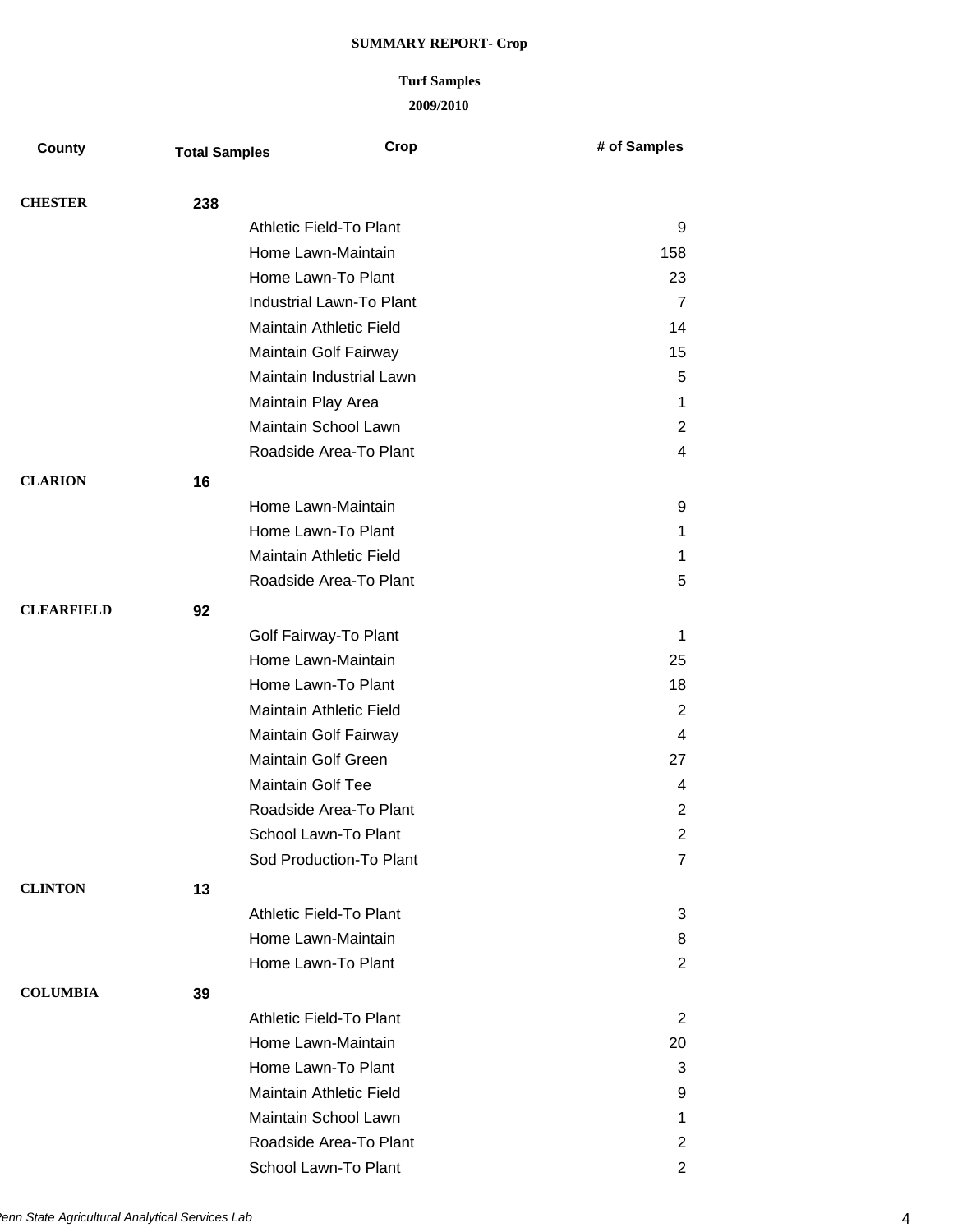| County            | <b>Total Samples</b> | Crop                           | # of Samples            |
|-------------------|----------------------|--------------------------------|-------------------------|
|                   |                      |                                |                         |
| <b>CRAWFORD</b>   | 34                   |                                |                         |
|                   |                      | Home Lawn-Maintain             | 15                      |
|                   |                      | Home Lawn-To Plant             | $\mathbf{1}$            |
|                   |                      | Industrial Lawn-To Plant       | 3                       |
|                   |                      | <b>Maintain Athletic Field</b> | 4                       |
|                   |                      | <b>Maintain Golf Green</b>     | $\overline{7}$          |
|                   |                      | Roadside Area-To Plant         | $\overline{4}$          |
| <b>CUMBERLAND</b> | 203                  |                                |                         |
|                   |                      | <b>Athletic Field-To Plant</b> | $\mathbf{1}$            |
|                   |                      | Home Lawn-Maintain             | 126                     |
|                   |                      | Home Lawn-To Plant             | 15                      |
|                   |                      | Industrial Lawn-To Plant       | 17                      |
|                   |                      | <b>Maintain Athletic Field</b> | 21                      |
|                   |                      | Maintain Golf Rough            | 10                      |
|                   |                      | Maintain School Lawn           | $\mathbf{1}$            |
|                   |                      | Park Area-To Plant             | 5                       |
|                   |                      | School Lawn-To Plant           | $\overline{7}$          |
| <b>DAUPHIN</b>    | 228                  |                                |                         |
|                   |                      | Athletic Field-To Plant        | $\overline{2}$          |
|                   |                      | Golf Rough-To Plant            | 5                       |
|                   |                      | Home Lawn-Maintain             | 145                     |
|                   |                      | Home Lawn-To Plant             | 20                      |
|                   |                      | Industrial Lawn-To Plant       | 10                      |
|                   |                      | <b>Maintain Athletic Field</b> | 24                      |
|                   |                      | Maintain Golf Fairway          | 1                       |
|                   |                      | Maintain Golf Green            | $\overline{\mathbf{c}}$ |
|                   |                      | Maintain Golf Tee              | $\mathbf 1$             |
|                   |                      | Maintain Park Area             | 16                      |
|                   |                      | Park Area-To Plant             | 1                       |
|                   |                      | School Lawn-To Plant           | $\mathbf 1$             |
| <b>DELAWARE</b>   | 197                  |                                |                         |
|                   |                      | Cemetery-To Plant              | 7                       |
|                   |                      | Home Lawn-Maintain             | 118                     |
|                   |                      | Home Lawn-To Plant             | 15                      |
|                   |                      | Industrial Lawn-To Plant       | 1                       |
|                   |                      | Maintain Athletic Field        | 1                       |
|                   |                      | Maintain Golf Fairway          | 17                      |
|                   |                      | <b>Maintain Golf Green</b>     | 24                      |
|                   |                      | Maintain Golf Rough            | 3                       |
|                   |                      | Maintain Golf Tee              | 6                       |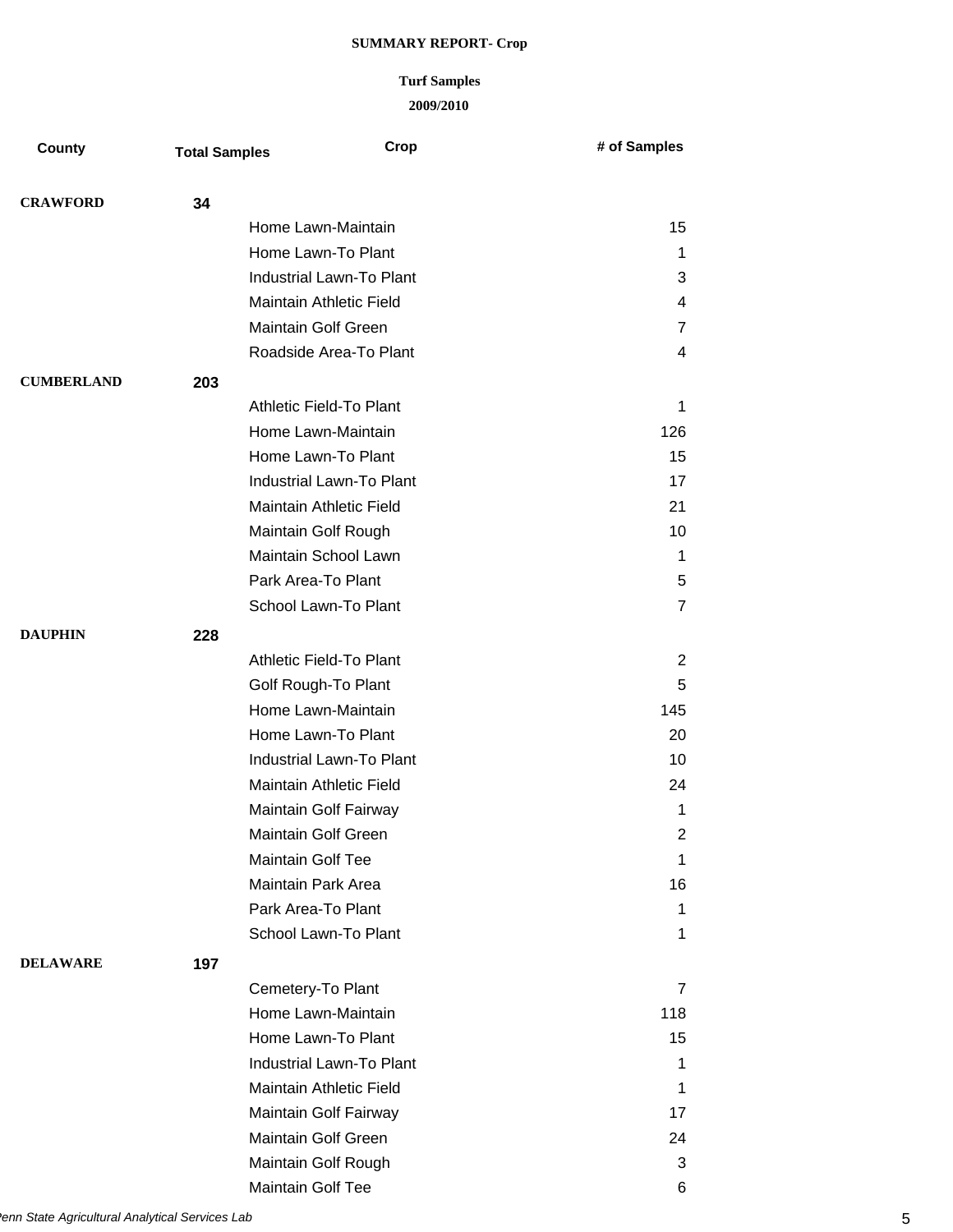# **2009/2010 Turf Samples**

| County            | <b>Total Samples</b> | Crop                            | # of Samples   |
|-------------------|----------------------|---------------------------------|----------------|
|                   |                      | Maintain Park Area              | 1              |
|                   |                      | Maintain School Lawn            | $\overline{2}$ |
|                   |                      | Park Area-To Plant              | 1              |
|                   |                      | Roadside Area-To Plant          | 1              |
| <b>ELK</b>        | 15                   |                                 |                |
|                   |                      | Home Lawn-Maintain              | 12             |
|                   |                      | Home Lawn-To Plant              | 3              |
| <b>ERIE</b>       | 101                  |                                 |                |
|                   |                      | Home Lawn-Maintain              | 95             |
|                   |                      | Home Lawn-To Plant              | 4              |
|                   |                      | Roadside Area-To Plant          | $\overline{2}$ |
| <b>FAYETTE</b>    | 44                   |                                 |                |
|                   |                      | Home Lawn-Maintain              | 35             |
|                   |                      | Home Lawn-To Plant              | 4              |
|                   |                      | Industrial Lawn-To Plant        | $\overline{2}$ |
|                   |                      | <b>Maintain Cemetery</b>        | $\mathbf 1$    |
|                   |                      | Maintain Golf Green             | $\overline{2}$ |
| <b>FRANKLIN</b>   | 239                  |                                 |                |
|                   |                      | Athletic Field-To Plant         | 3              |
|                   |                      | Home Lawn-Maintain              | 163            |
|                   |                      | Home Lawn-To Plant              | 46             |
|                   |                      | <b>Industrial Lawn-To Plant</b> | 5              |
|                   |                      | <b>Maintain Athletic Field</b>  | 1              |
|                   |                      | <b>Maintain Golf Green</b>      | 19             |
|                   |                      | Roadside Area-To Plant          | 1              |
|                   |                      | Sod Production-To Plant         | $\mathbf{1}$   |
| <b>FULTON</b>     | 12                   |                                 |                |
|                   |                      | Home Lawn-Maintain              | 4              |
|                   |                      | <b>Maintain Athletic Field</b>  | $\overline{2}$ |
|                   |                      | <b>Maintain Golf Green</b>      | 6              |
| <b>GREENE</b>     | 5                    |                                 |                |
|                   |                      | Home Lawn-Maintain              | 5              |
| <b>HUNTINGDON</b> | 27                   |                                 |                |
|                   |                      | Athletic Field-To Plant         | 1              |
|                   |                      | Golf Tee-To Plant               | 10             |
|                   |                      | Home Lawn-Maintain              | 11             |
|                   |                      | Home Lawn-To Plant              | $\overline{2}$ |
|                   |                      | Roadside Area-To Plant          | 3              |

**INDIANA 42**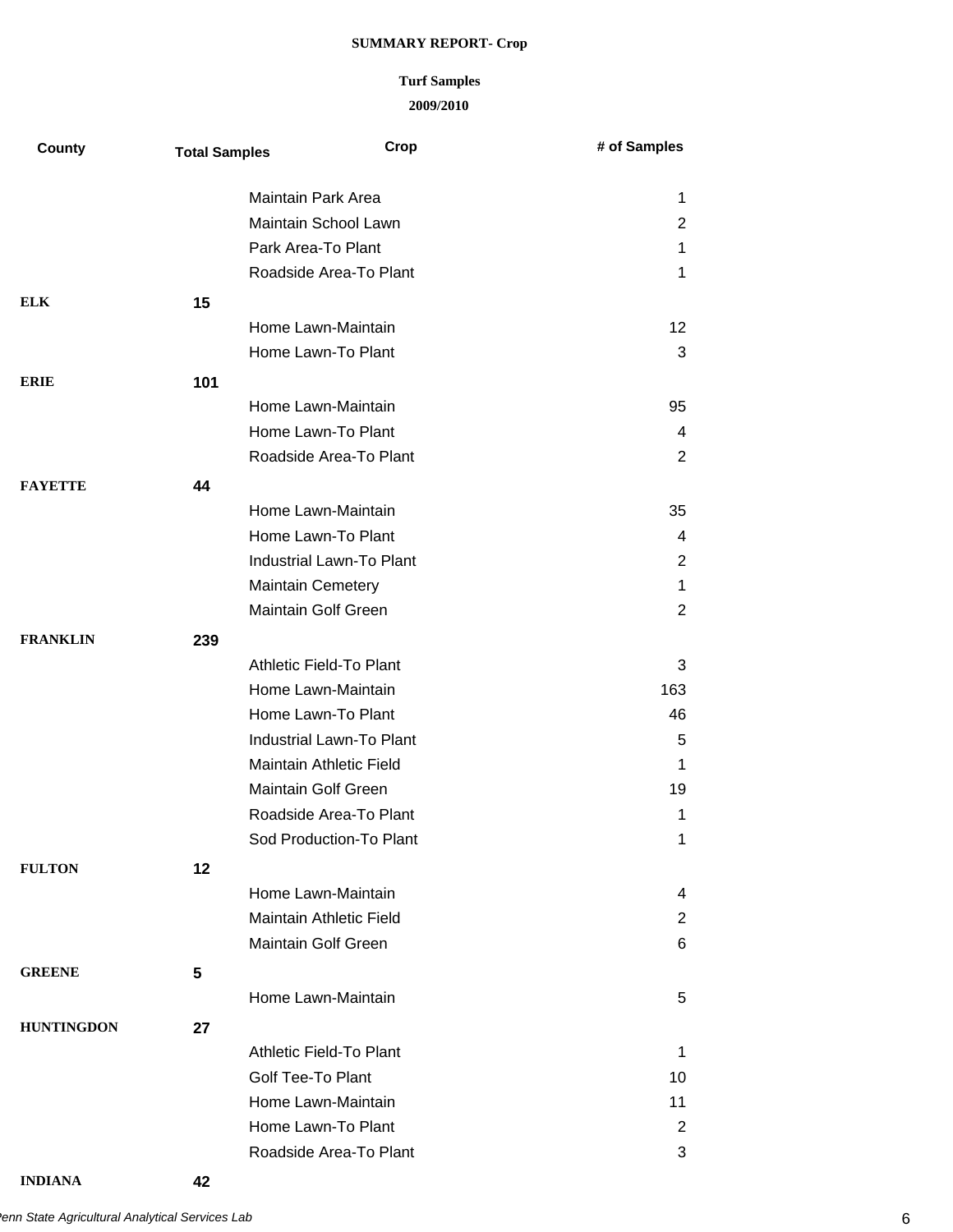| County            | <b>Total Samples</b> | Crop                           | # of Samples   |
|-------------------|----------------------|--------------------------------|----------------|
|                   |                      | Home Lawn-Maintain             | 31             |
|                   |                      | Home Lawn-To Plant             | $\overline{2}$ |
|                   |                      | Industrial Lawn-To Plant       | 3              |
|                   |                      | <b>Maintain Athletic Field</b> | 3              |
|                   |                      | <b>Maintain Park Area</b>      | 1              |
|                   |                      | Maintain School Lawn           | 1              |
|                   |                      | Park Area-To Plant             | 1              |
| <b>JEFFERSON</b>  | 15                   |                                |                |
|                   |                      | Home Lawn-Maintain             | 14             |
|                   |                      | Home Lawn-To Plant             | 1              |
| <b>JUNIATA</b>    | 11                   |                                |                |
|                   |                      | Home Lawn-Maintain             | 8              |
|                   |                      | Home Lawn-To Plant             | 1              |
|                   |                      | <b>Maintain Athletic Field</b> | 1              |
|                   |                      | Maintain School Lawn           | 1              |
| <b>LACKAWANNA</b> | 138                  |                                |                |
|                   |                      | <b>Athletic Field-To Plant</b> | 6              |
|                   |                      | Home Lawn-Maintain             | 95             |
|                   |                      | Home Lawn-To Plant             | 8              |
|                   |                      | <b>Maintain Athletic Field</b> | 6              |
|                   |                      | Maintain Golf Green            | 6              |
|                   |                      | Maintain Park Area             | 6              |
|                   |                      | Park Area-To Plant             | 9              |
|                   |                      | Roadside Area-To Plant         | 1              |
|                   |                      | Sod Production-To Plant        | 1              |
| <b>LANCASTER</b>  | 714                  |                                |                |
|                   |                      | <b>Athletic Field-To Plant</b> | 13             |
|                   |                      | Home Lawn-Maintain             | 632            |
|                   |                      | Home Lawn-To Plant             | 12             |
|                   |                      | Industrial Lawn-To Plant       | 1              |
|                   |                      | Maintain Athletic Field        | 23             |
|                   |                      | <b>Maintain Cemetery</b>       | $\overline{2}$ |
|                   |                      | Maintain Golf Rough            | 1              |
|                   |                      | Maintain Industrial Lawn       | 15             |
|                   |                      | Maintain School Lawn           | $\mathbf{1}$   |
|                   |                      | Park Area-To Plant             | $\overline{2}$ |
|                   |                      | School Lawn-To Plant           | $\overline{2}$ |
|                   |                      | Sod Production-To Plant        | 10             |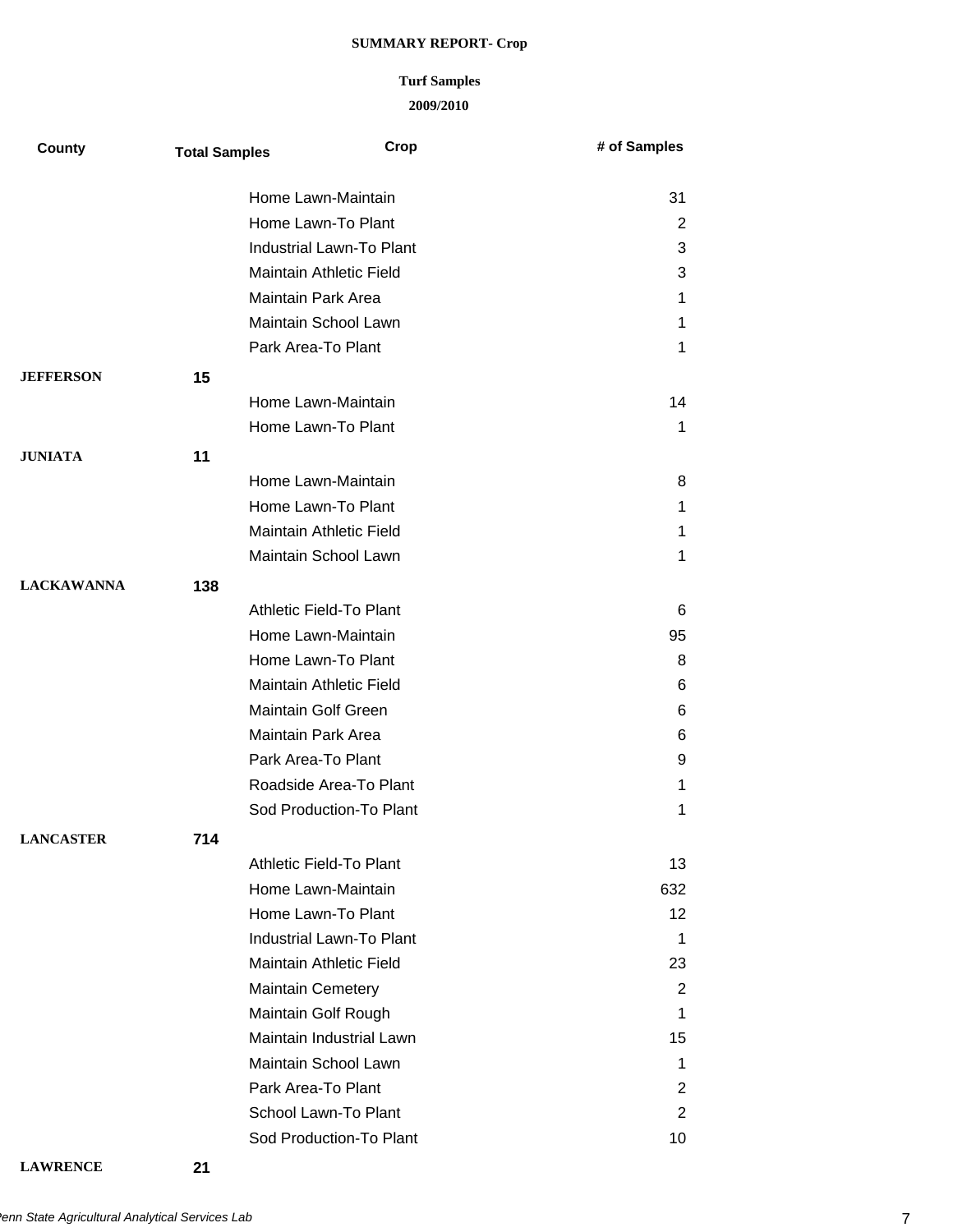| County          | <b>Total Samples</b> | Crop                                     | # of Samples   |
|-----------------|----------------------|------------------------------------------|----------------|
|                 |                      | Athletic Field-To Plant                  | $\overline{2}$ |
|                 |                      | Home Lawn-Maintain                       | 11             |
|                 |                      | Home Lawn-To Plant                       | 3              |
|                 |                      | Park Area-To Plant                       | 5              |
| <b>LEBANON</b>  | 103                  |                                          |                |
|                 |                      | <b>Athletic Field-To Plant</b>           | 1              |
|                 |                      | Cemetery-To Plant                        | 3              |
|                 |                      | Home Lawn-Maintain                       | 85             |
|                 |                      | Home Lawn-To Plant                       | 3              |
|                 |                      | <b>Maintain Athletic Field</b>           | 8              |
|                 |                      | Maintain Golf Green                      | 1              |
|                 |                      | Maintain School Lawn                     | 2              |
| <b>LEHIGH</b>   | 318                  |                                          |                |
|                 |                      | Athletic Field-To Plant                  | 2              |
|                 |                      | Home Lawn-Maintain                       | 273            |
|                 |                      | Home Lawn-To Plant                       | 14             |
|                 |                      | Industrial Lawn-To Plant                 | 3              |
|                 |                      | <b>Maintain Athletic Field</b>           | 11             |
|                 |                      | Roadside Area-To Plant                   | 1              |
|                 |                      | School Lawn-To Plant                     | 14             |
| <b>LUZERENE</b> | 1                    |                                          |                |
|                 |                      | Golf Fairway-To Plant                    | 1              |
| <b>LUZERNE</b>  |                      |                                          |                |
|                 | 232                  | Athletic Field-To Plant                  |                |
|                 |                      |                                          | 7<br>5         |
|                 |                      | Golf Rough-To Plant                      |                |
|                 |                      | Home Lawn-Maintain<br>Home Lawn-To Plant | 135            |
|                 |                      | <b>Industrial Lawn-To Plant</b>          | 16<br>18       |
|                 |                      | <b>Maintain Athletic Field</b>           | 19             |
|                 |                      | Maintain Industrial Lawn                 |                |
|                 |                      | Maintain School Lawn                     | 8<br>1         |
|                 |                      | Park Area-To Plant                       | 8              |
|                 |                      | Roadside Area-To Plant                   | 7              |
|                 |                      | School Lawn-To Plant                     | 8              |
|                 |                      |                                          |                |
| <b>LYCOMING</b> | 77                   |                                          |                |
|                 |                      | <b>Athletic Field-To Plant</b>           | 2              |
|                 |                      | Home Lawn-Maintain                       | 41             |
|                 |                      | Home Lawn-To Plant                       | 5              |
|                 |                      | Maintain Athletic Field                  | 18             |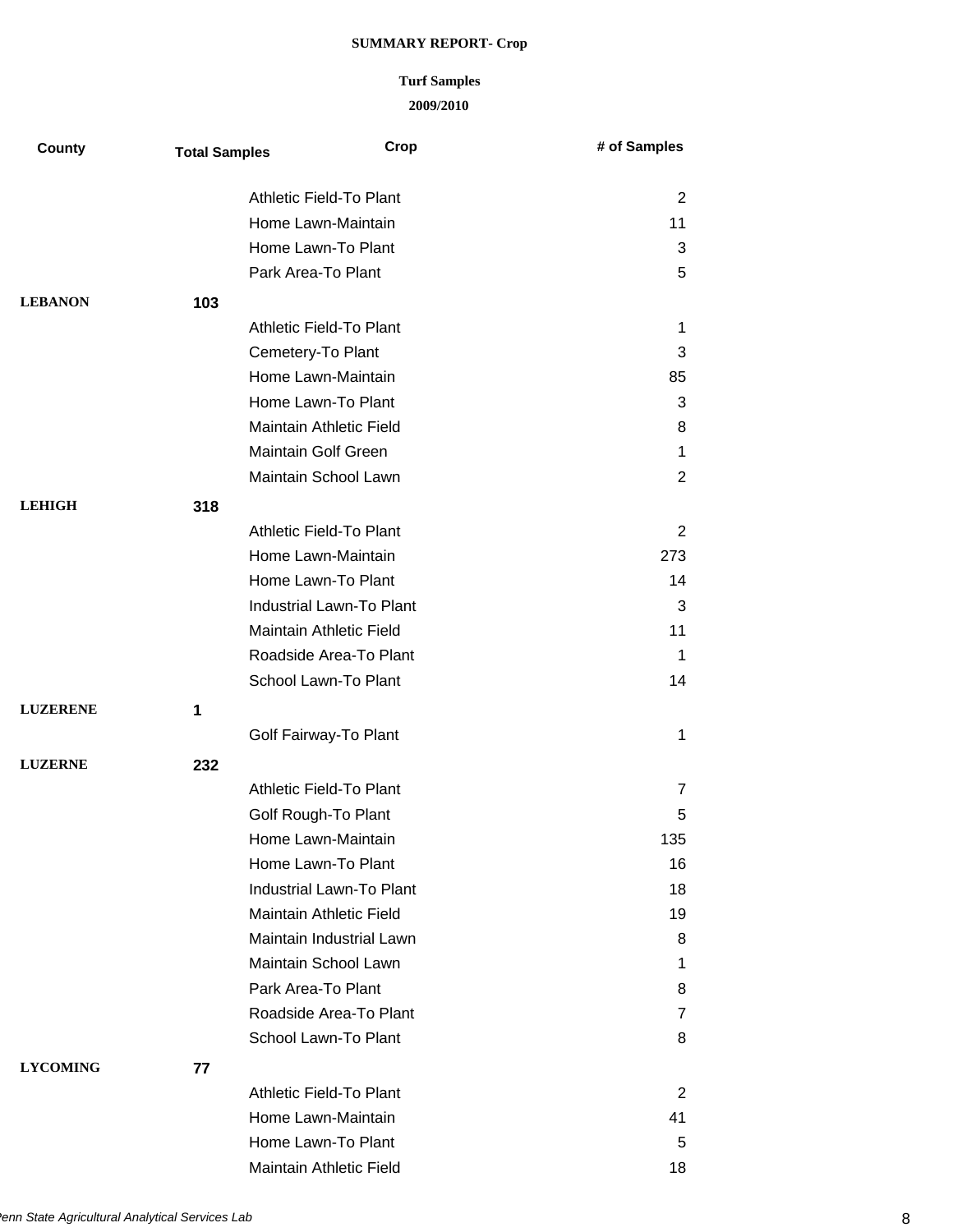| County            | <b>Total Samples</b> | Crop                           | # of Samples    |
|-------------------|----------------------|--------------------------------|-----------------|
|                   |                      | Maintain Golf Fairway          | 1               |
|                   |                      | <b>Maintain Golf Green</b>     | 1               |
|                   |                      | <b>Maintain Golf Tee</b>       | $\mathbf 1$     |
|                   |                      | Maintain Industrial Lawn       | $\overline{2}$  |
|                   |                      | Maintain School Lawn           | 5               |
|                   |                      | Roadside Area-To Plant         | 1               |
| <b>MCKEAN</b>     | 14                   |                                |                 |
|                   |                      | Home Lawn-Maintain             | 12 <sub>2</sub> |
|                   |                      | Home Lawn-To Plant             | $\overline{2}$  |
| <b>MERCER</b>     | 50                   |                                |                 |
|                   |                      | Home Lawn-Maintain             | 37              |
|                   |                      | Home Lawn-To Plant             | 3               |
|                   |                      | Industrial Lawn-To Plant       | 1               |
|                   |                      | <b>Maintain Athletic Field</b> | 3               |
|                   |                      | Park Area-To Plant             | $\mathbf{1}$    |
|                   |                      | Play Area-To Plant             | $\overline{2}$  |
|                   |                      | Roadside Area-To Plant         | 3               |
|                   |                      |                                |                 |
| <b>MIFFLIN</b>    | 18                   |                                |                 |
|                   |                      | Home Lawn-Maintain             | 16              |
|                   |                      | Home Lawn-To Plant             | 1               |
|                   |                      | Industrial Lawn-To Plant       | 1               |
| <b>MONROE</b>     | 31                   |                                |                 |
|                   |                      | Home Lawn-Maintain             | 25              |
|                   |                      | Home Lawn-To Plant             | 3               |
|                   |                      | Maintain Golf Rough            | 1               |
|                   |                      | Maintain Park Area             | $\overline{2}$  |
| <b>MONTGOMERY</b> | 566                  |                                |                 |
|                   |                      | <b>Athletic Field-To Plant</b> | 5               |
|                   |                      | Home Lawn-Maintain             | 383             |
|                   |                      | Home Lawn-To Plant             | 19              |
|                   |                      | Industrial Lawn-To Plant       | 28              |
|                   |                      | Maintain Athletic Field        | 35              |
|                   |                      | Maintain Golf Fairway          | 9               |
|                   |                      | Maintain Golf Green            | 53              |
|                   |                      | Maintain Golf Tee              | 14              |
|                   |                      | Maintain Industrial Lawn       | 3               |
|                   |                      | Maintain Park Area             | 1               |
|                   |                      | Maintain Play Area             | 3               |
|                   |                      | Park Area-To Plant             | 1               |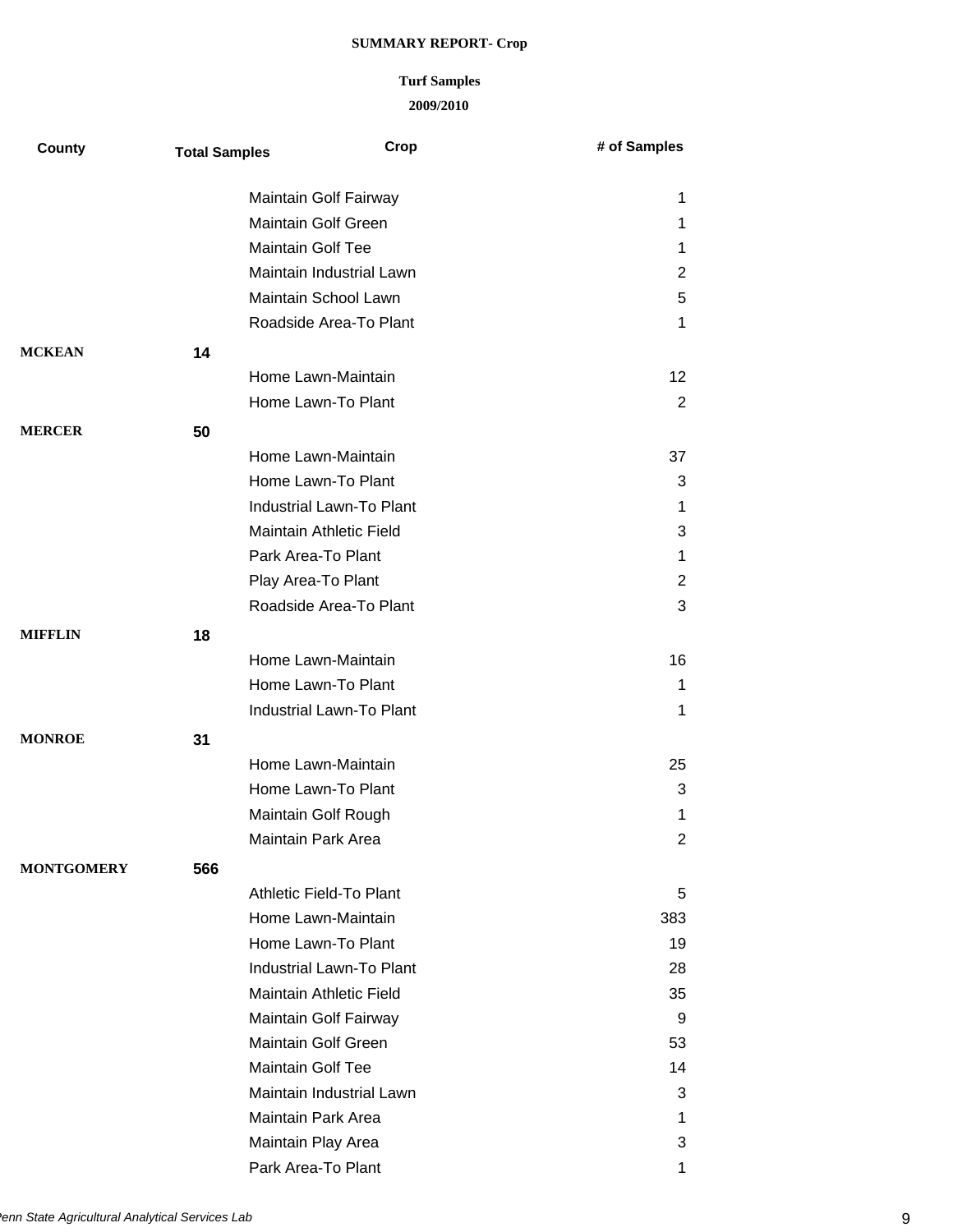# **2009/2010 Turf Samples**

| County                | <b>Total Samples</b> | Crop                           | # of Samples   |
|-----------------------|----------------------|--------------------------------|----------------|
|                       |                      |                                |                |
|                       |                      | School Lawn-To Plant           | 11             |
|                       |                      | Sod Production-To Plant        | 1              |
| <b>MONTOUR</b>        | $\mathbf{2}$         |                                |                |
|                       |                      | Home Lawn-Maintain             | $\overline{2}$ |
| <b>NORTHAMPTON</b>    | 111                  |                                |                |
|                       |                      | Athletic Field-To Plant        | 1              |
|                       |                      | Home Lawn-Maintain             | 101            |
|                       |                      | Home Lawn-To Plant             | 6              |
|                       |                      | Industrial Lawn-To Plant       | 1              |
|                       |                      | Maintain Play Area             | 1              |
|                       |                      | Roadside Area-To Plant         | 1              |
| <b>NORTHUMBERLAND</b> | 54                   |                                |                |
|                       |                      | Athletic Field-To Plant        | 1              |
|                       |                      | Home Lawn-Maintain             | 29             |
|                       |                      | Home Lawn-To Plant             | 6              |
|                       |                      | Maintain Athletic Field        | 3              |
|                       |                      | <b>Maintain Cemetery</b>       | 2              |
|                       |                      | Maintain Industrial Lawn       | 13             |
| <b>PERRY</b>          | 20                   |                                |                |
|                       |                      | Home Lawn-Maintain             | 15             |
|                       |                      | Home Lawn-To Plant             | 3              |
|                       |                      | <b>Maintain Athletic Field</b> | 1              |
|                       |                      | Maintain Golf Green            | 1              |
|                       |                      |                                |                |
| <b>PHILADELPHIA</b>   | 31                   |                                |                |
|                       |                      | <b>Athletic Field-To Plant</b> | 1              |
|                       |                      | Home Lawn-Maintain             | 20             |
|                       |                      | Home Lawn-To Plant             | 5              |
|                       |                      | Industrial Lawn-To Plant       | 3              |
|                       |                      | <b>Maintain Park Area</b>      | 1              |
|                       |                      | School Lawn-To Plant           | 1              |
| <b>PIKE</b>           | 8                    |                                |                |
|                       |                      | Home Lawn-Maintain             | 6              |
|                       |                      | <b>Maintain Golf Green</b>     | $\overline{2}$ |
| <b>POTTER</b>         | 3                    |                                |                |
|                       |                      | Home Lawn-Maintain             | $\overline{2}$ |
|                       |                      | Home Lawn-To Plant             | $\mathbf 1$    |
| <b>SCHUYKILL</b>      | $\mathbf{2}$         |                                |                |
|                       |                      | Maintain Industrial Lawn       | $\overline{c}$ |
|                       |                      |                                |                |

**SCHUYLKILL 30**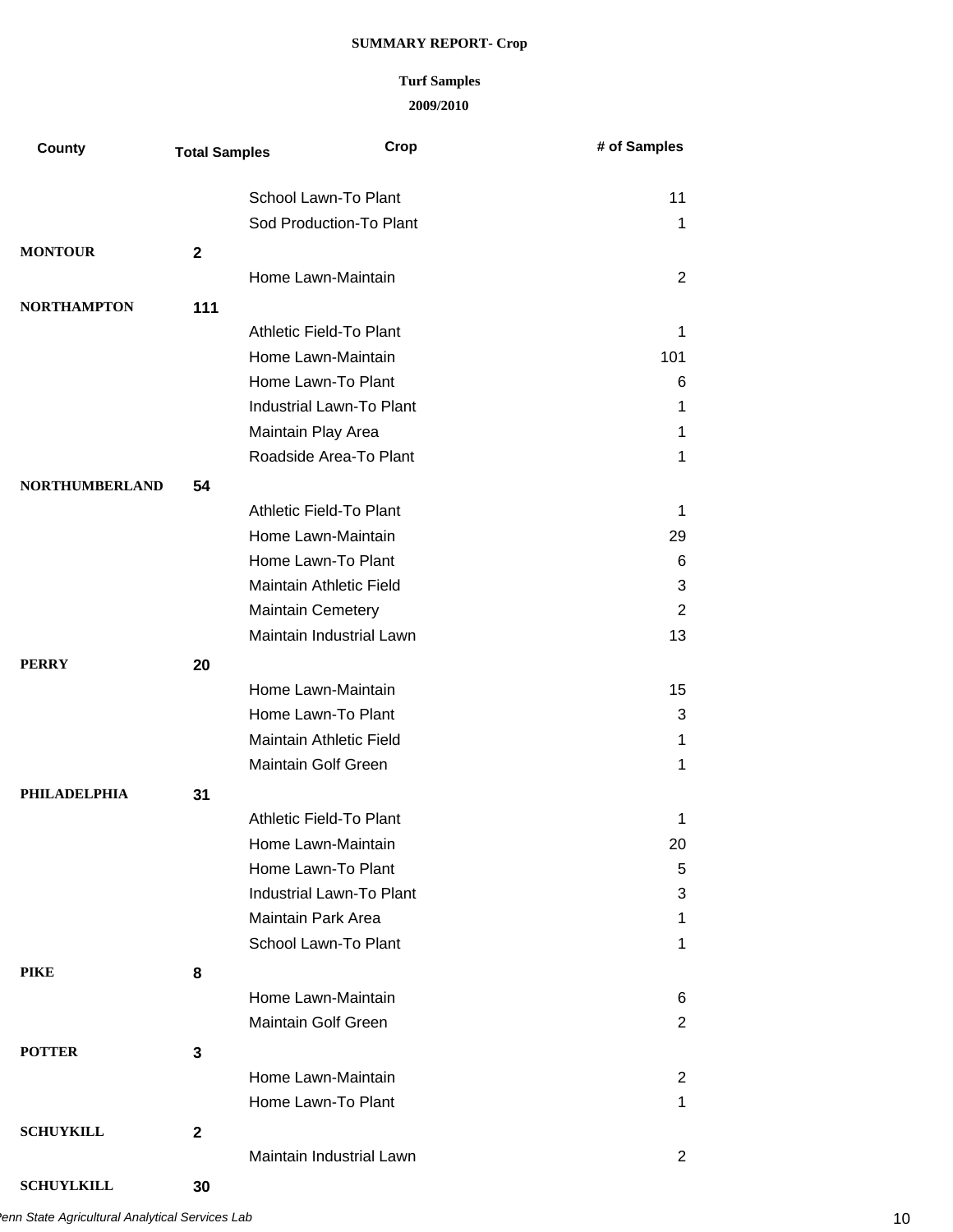| County             | <b>Total Samples</b> | Crop                           | # of Samples    |
|--------------------|----------------------|--------------------------------|-----------------|
|                    |                      | Home Lawn-Maintain             | 21              |
|                    |                      | Home Lawn-To Plant             | 3               |
|                    |                      | Industrial Lawn-To Plant       | 1               |
|                    |                      | Maintain Industrial Lawn       | 1               |
|                    |                      | Maintain Play Area             | 1               |
|                    |                      | Roadside Area-To Plant         | 3               |
| <b>SNYDER</b>      | 18                   |                                |                 |
|                    |                      | Home Lawn-Maintain             | 12 <sub>2</sub> |
|                    |                      | Home Lawn-To Plant             | 1               |
|                    |                      | Industrial Lawn-To Plant       | 1               |
|                    |                      | Maintain Athletic Field        | 4               |
| SOMERSET           | 43                   |                                |                 |
|                    |                      | Home Lawn-Maintain             | 28              |
|                    |                      | Home Lawn-To Plant             | 5               |
|                    |                      | <b>Maintain Athletic Field</b> | 6               |
|                    |                      | Maintain Golf Rough            | 4               |
| <b>SULLIVAN</b>    | $\mathbf{2}$         |                                |                 |
|                    |                      | Home Lawn-Maintain             | $\overline{2}$  |
| <b>SUSQUEHANNA</b> | 20                   |                                |                 |
|                    |                      | Home Lawn-Maintain             | 5               |
|                    |                      | Home Lawn-To Plant             | $\mathbf{1}$    |
|                    |                      | Maintain Athletic Field        | 12              |
|                    |                      | Maintain Golf Fairway          | 1               |
|                    |                      | Maintain Golf Green            | 1               |
| TIOGA              | 16                   |                                |                 |
|                    |                      | Home Lawn-Maintain             | 9               |
|                    |                      | Home Lawn-To Plant             | 1               |
|                    |                      | Industrial Lawn-To Plant       | $\mathbf 1$     |
|                    |                      | Maintain Athletic Field        | 5               |
| <b>UNION</b>       | 46                   |                                |                 |
|                    |                      | Athletic Field-To Plant        | $\overline{2}$  |
|                    |                      | Home Lawn-Maintain             | 35              |
|                    |                      | Home Lawn-To Plant             | 3               |
|                    |                      | <b>Maintain Athletic Field</b> | 1               |
|                    |                      | Maintain Golf Fairway          | 5               |
| <b>VENANGO</b>     | 17                   |                                |                 |
|                    |                      | Athletic Field-To Plant        | 1.              |
|                    |                      | Home Lawn-Maintain             | 8               |
|                    |                      | Home Lawn-To Plant             | 3               |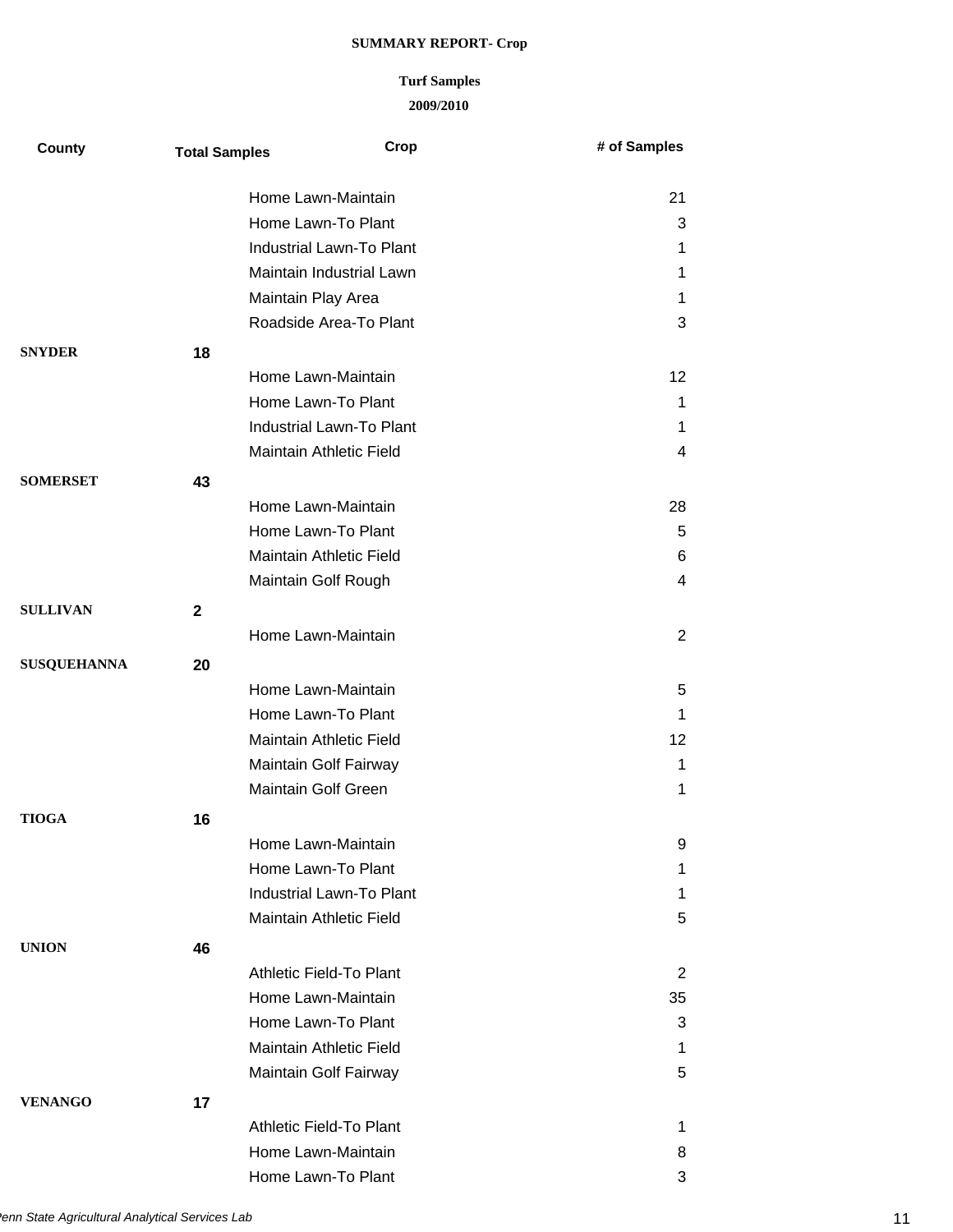| County              | <b>Total Samples</b> | Crop                           | # of Samples   |
|---------------------|----------------------|--------------------------------|----------------|
|                     |                      | <b>Maintain Golf Green</b>     | 4              |
|                     |                      | Roadside Area-To Plant         | 1              |
| <b>WARREN</b>       | 7                    |                                |                |
|                     |                      | Home Lawn-Maintain             | $\overline{2}$ |
|                     |                      | Home Lawn-To Plant             | 3              |
|                     |                      | Park Area-To Plant             | 1              |
|                     |                      | Roadside Area-To Plant         | 1              |
| <b>WASHINGTON</b>   | 82                   |                                |                |
|                     |                      | Home Lawn-Maintain             | 63             |
|                     |                      | Home Lawn-To Plant             | 8              |
|                     |                      | Industrial Lawn-To Plant       | 2              |
|                     |                      | <b>Maintain Athletic Field</b> | 2              |
|                     |                      | Maintain School Lawn           | $\overline{2}$ |
|                     |                      | Roadside Area-To Plant         | 1              |
|                     |                      | School Lawn-To Plant           | 4              |
| <b>WAYNE</b>        | 10                   |                                |                |
|                     |                      | Home Lawn-Maintain             | 4              |
|                     |                      | Home Lawn-To Plant             | 5              |
|                     |                      | <b>Maintain Cemetery</b>       | 1              |
| <b>WESTMORELAND</b> | 189                  |                                |                |
|                     |                      | Athletic Field-To Plant        | 1              |
|                     |                      | Golf Fairway-To Plant          | 1              |
|                     |                      | Home Lawn-Maintain             | 137            |
|                     |                      | Home Lawn-To Plant             | 17             |
|                     |                      | Industrial Lawn-To Plant       | 13             |
|                     |                      | Maintain Athletic Field        | 8              |
|                     |                      | Maintain Industrial Lawn       | 1              |
|                     |                      | Maintain Park Area             | 1              |
|                     |                      | Maintain Play Area             | 1              |
|                     |                      | Maintain School Lawn           | 5              |
|                     |                      | Roadside Area-To Plant         | $\overline{2}$ |
|                     |                      | School Lawn-To Plant           | $\overline{2}$ |
| <b>WYOMING</b>      | 9                    |                                |                |
|                     |                      | Home Lawn-Maintain             | 4              |
|                     |                      | Maintain Athletic Field        | 4              |
|                     |                      | Roadside Area-To Plant         | 1              |
| <b>YORK</b>         | 233                  |                                |                |
|                     |                      | Athletic Field-To Plant        | 3              |
|                     |                      | Home Lawn-Maintain             | 182            |